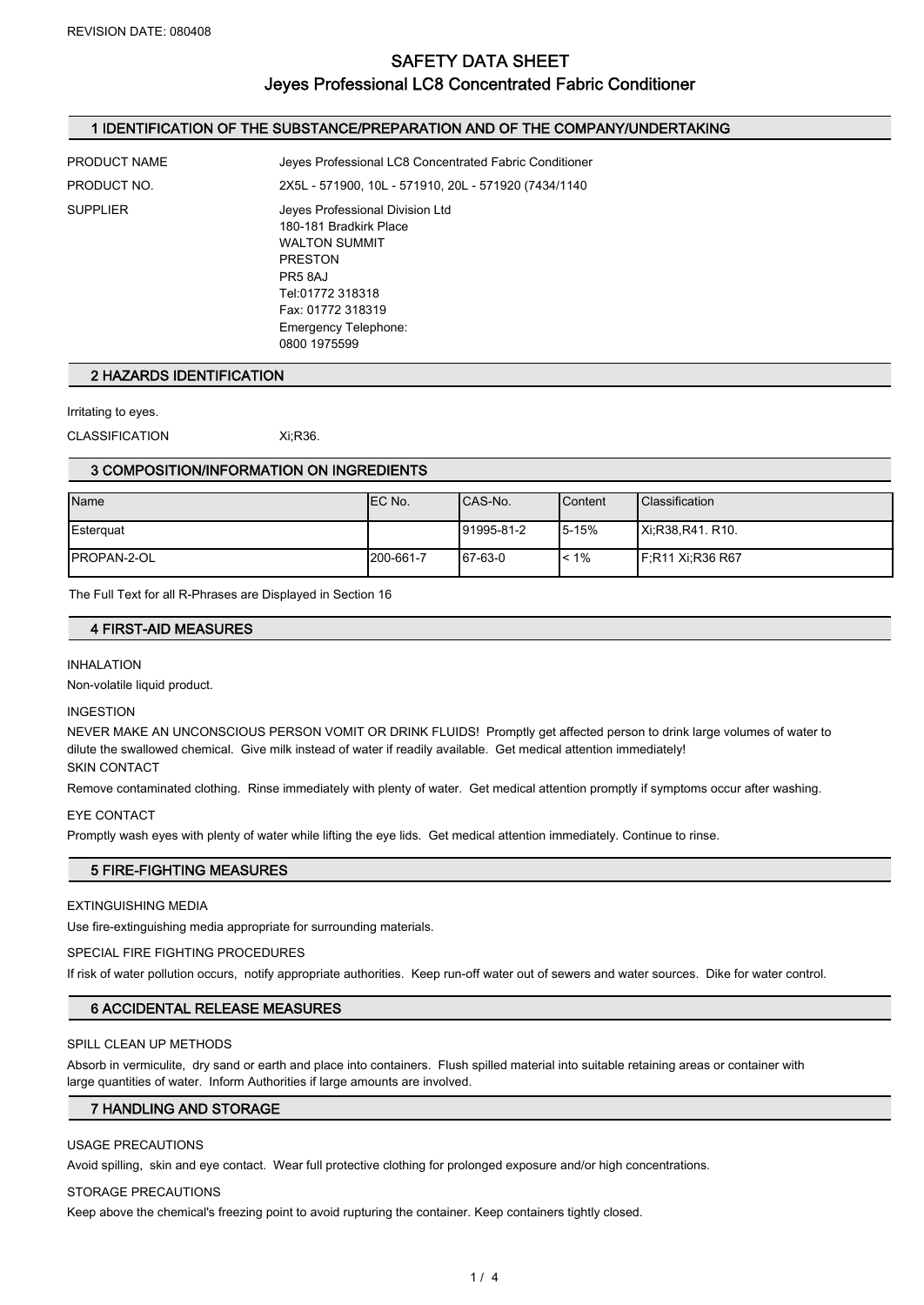## Jeyes Professional LC8 Concentrated Fabric Conditioner

STORAGE CLASS

Chemical storage.

## 8 EXPOSURE CONTROLS/PERSONAL PROTECTION

| Name                | Std        | TWA - 8 hrs |           | STEL - 15 min |            | <b>Notes</b> |
|---------------------|------------|-------------|-----------|---------------|------------|--------------|
| <b>IPROPAN-2-OL</b> | <b>WEL</b> | 400 ppm     | 999 mg/m3 | 500 ppm       | 1250 mg/m3 |              |

WEL = Workplace Exposure Limit.

PROTECTIVE EQUIPMENT



#### ENGINEERING MEASURES

No particular ventilation requirements.

#### RESPIRATORY EQUIPMENT

No specific recommendation made, but respiratory protection must be used if the general level exceeds the Recommended Workplace Exposure Limit.

## HAND PROTECTION

No hand protection required when using product. Hand protection is advisable for bulk handling or manufacture of this product.

#### EYE PROTECTION

Wear approved safety goggles.

#### OTHER PROTECTION

Wear appropriate clothing to prevent any possibility of skin contact.

## 9 PHYSICAL AND CHEMICAL PROPERTIES

| <b>APPEARANCE</b>          | Opaque Liquid    |
|----------------------------|------------------|
| <b>COLOUR</b>              | <b>Blue</b>      |
| <b>ODOUR</b>               | Perfume scent    |
| <b>SOLUBILITY</b>          | Soluble in water |
| pH-VALUE, DILUTED SOLUTION | $~1\%$           |
|                            |                  |

## 10 STABILITY AND REACTIVITY

**STABILITY** No particular stability concerns. MATERIALS TO AVOID Strong acids.

## 11 TOXICOLOGICAL INFORMATION

#### INGESTION

Liquid irritates mucous membranes and may cause abdominal pain if swallowed.

SKIN CONTACT

Slightly irritating.

EYE CONTACT

May cause severe irritation to eyes.

## HEALTH WARNINGS

This chemical may cause skin/eye irritation.

Repeated exposure may cause chronic eye irritation. Mild dermatitis, allergic skin rash.

Name Esterquat

Toxic Dose 1 - LD 50 >2000 mg/kg (oral rat)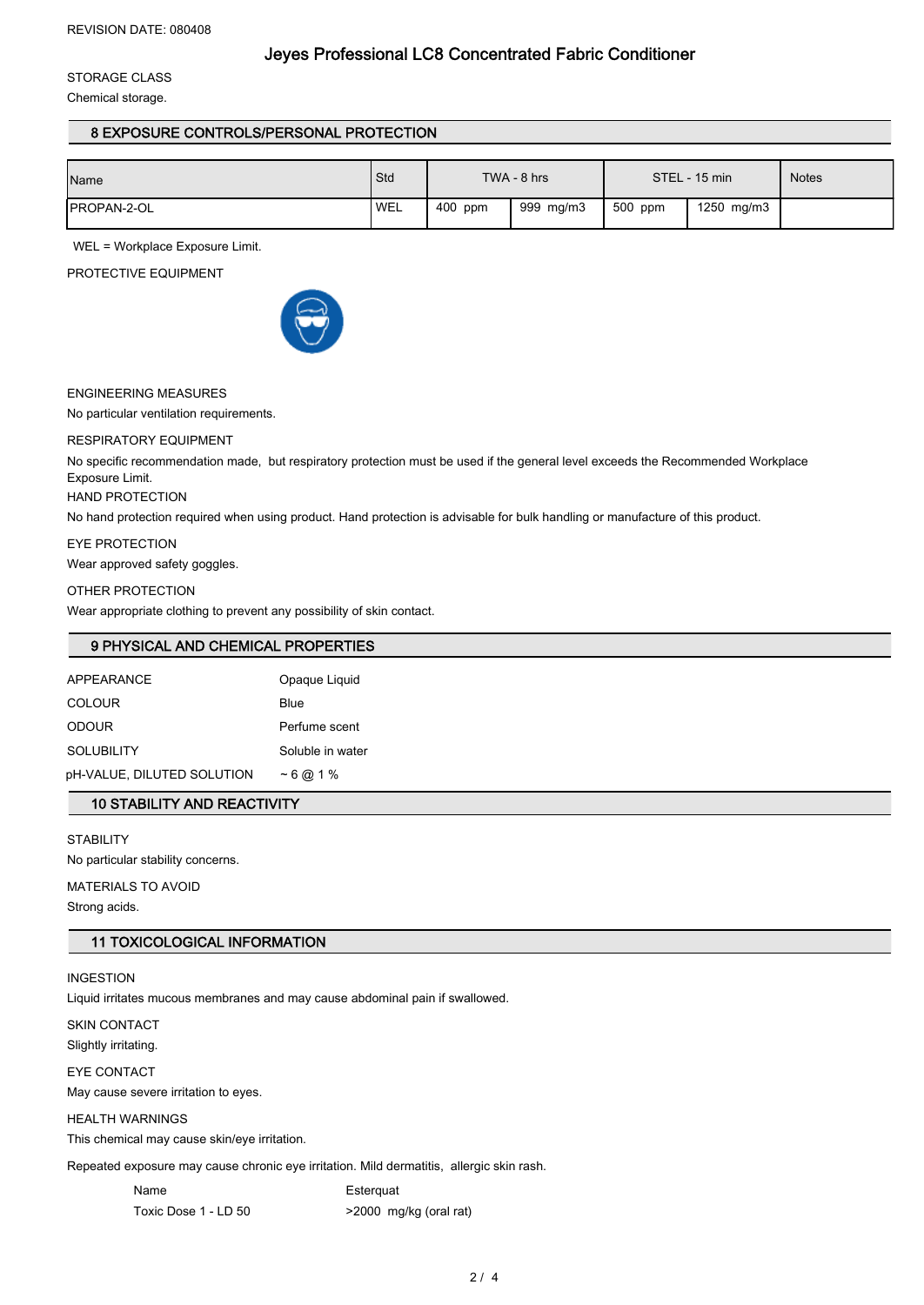#### 12 ECOLOGICAL INFORMATION

#### **ECOTOXICITY**

Environmental information currently available for the ingredients of this preparation indicates that it does not contain any ingredients currently classified as Dangerous for the Environment.

#### DEGRADABILITY

The surfactant(s) contained in this preparation complies(comply) with the biodegradability criteria as laid down in Regulation (EC) No.648/2004 on detergents. Data to support this assertion are held at the disposal of the competent authorities of the Member States and will be made available to them, at their direct request or at the request of a detergent manufacturer.

#### ACUTE FISH TOXICITY

May be dangerous to fish at high concentrations due to this being an unnatural aquatic environment, but not classified as being Toxic or Very Toxic to aquatic organisms.

#### WATER HAZARD CLASSIFICATION

The surfactants contained in this preparation have been classfied as biodegradable.

| Name                         | Esterguat |
|------------------------------|-----------|
| LC 50, 96 Hrs, FISH mg/l     | >1        |
| EC 50, 48 Hrs, DAPHNIA, mg/l | 10000     |

#### 13 DISPOSAL CONSIDERATIONS

#### DISPOSAL METHODS

Dispose of waste and residues in accordance with local authority requirements.

### 14 TRANSPORT INFORMATION

No transport warning sign required.

## 15 REGULATORY INFORMATION

## LABELLING

| LADLLLING                |                 |                                                                                                  |
|--------------------------|-----------------|--------------------------------------------------------------------------------------------------|
|                          |                 |                                                                                                  |
|                          | Irritant        |                                                                                                  |
| <b>RISK PHRASES</b>      |                 |                                                                                                  |
|                          | <b>R36</b>      | Irritating to eyes.                                                                              |
| <b>SAFETY PHRASES</b>    |                 |                                                                                                  |
|                          | S <sub>25</sub> | Avoid contact with eyes.                                                                         |
|                          | S <sub>26</sub> | In case of contact with eyes, rinse immediately with plenty of water and seek medical<br>advice. |
| DETERGENT LABELLING      |                 |                                                                                                  |
|                          | $5 - 15%$       | Cationic surfactants                                                                             |
|                          | $< 5\%$         | Aliphatic hydrocarbons                                                                           |
|                          |                 | Perfumes                                                                                         |
|                          | Contains        | Alpha-Isomethyl Ionone                                                                           |
| UK REGULATORY REFERENCES |                 |                                                                                                  |

Health and Safety at Work Act 1974. CHiP 3 The Control of Substances Hazardous to Health Regulations 1994

## 16 OTHER INFORMATION

#### REVISION COMMENTS

Data sheet is in accordance with the CHiP regulations in force on the revision date given below. Includes Detergent Regulation labelling information. Revision is due to change in name REVISION DATE 080408 REV. NO./REPL. SDS GENERATED Rev 2: 090108

SDS NO. 2434/11402